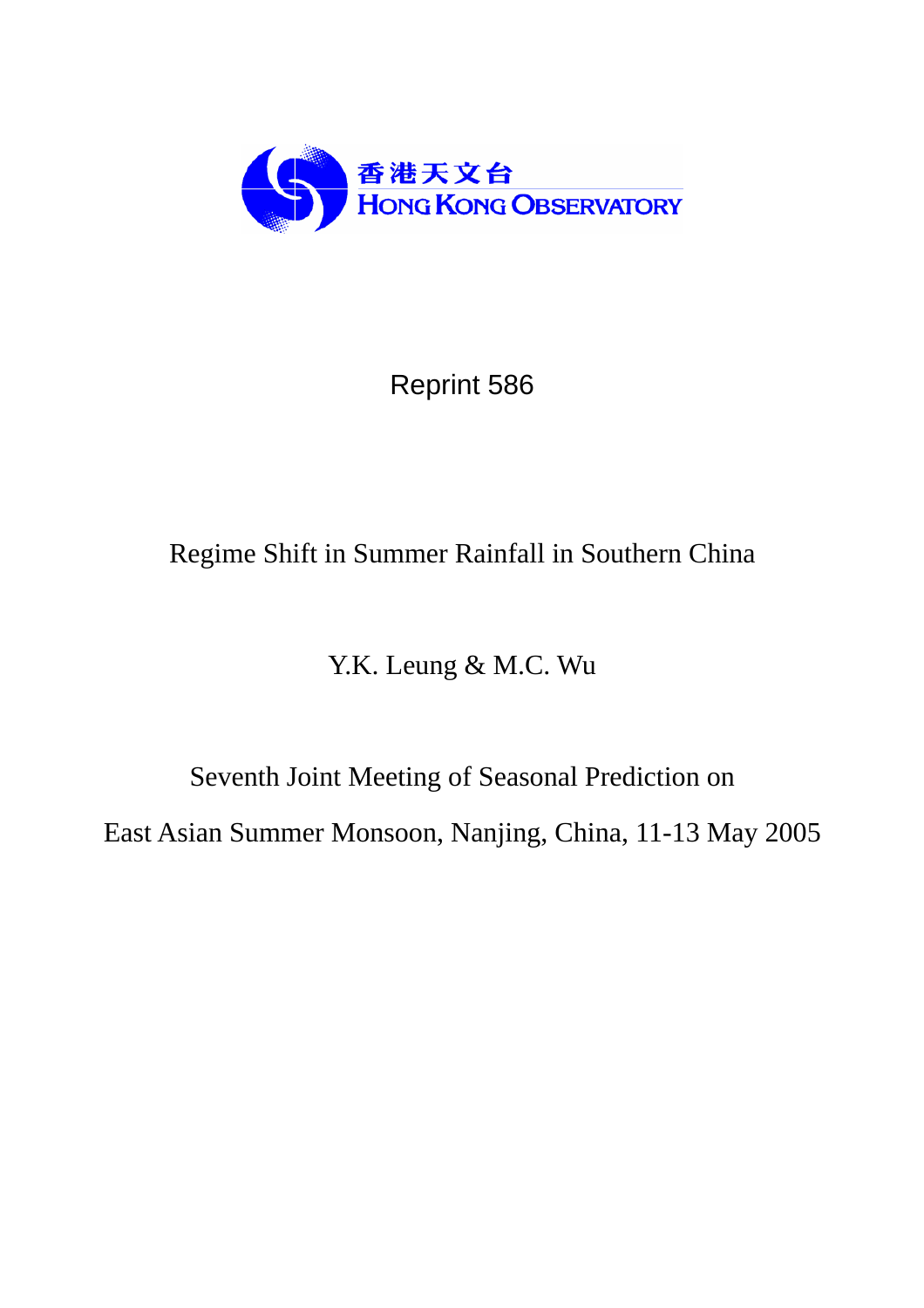#### **Regime Shift in Summer Rainfall in Southern China**

LEUNG Yin Kong<sup>1</sup>, WU Man Chi *Hong Kong Observatory 134A Nathan Road, Tsimshatsui, Hong Kong, China* 

#### **1. Introduction**

 $\overline{a}$ 

Interannual and interdecadal variations in summer rainfall over South China have been investigated by Chan and Zhou (2005) as well as others. However, variations in rainfall from the perspective of regime shift seems to have been less studied. A 'regime shift' is characterized by an abrupt transition from one quasi-steady climatic state to another, and its transition period is much shorter than the lengths of the individual epochs of each climatic state (Yasunak and Hanawn, 2002).

Using Principal Component Analysis (PCA) (Wilks, 1995) and Cumulative Summation (CuSum) analysis (Murodoch, 1979), this paper examines the regime shifts in rainfall in southern China between 1952 and 2003. Whether similar shifts are present in the South China Sea Summer Monsoon and the subtropical ridge, both of which greatly influence rainfall in southern China (Lu and Chan, 1999; Chang et al., 1999) are also examined.

Two regime shifts were identified in summer rainfall in southern China in this study. The first, occurring in the mid 1970s, coincided with a change in phase of the Pacific Decadal Oscillation (PDO) described by Mantua et al. (1997) and ushered in a dry spell.

The second regime shift occurred in the early 1990s, and coincided with a simultaneous regime shift in the South China Sea Monsoon as characterized by the summer Unified Monsoon Index (UMI) of Lu and Chan (1999). This regime shift ended the dry spell and marked the start of a wet spell.

<sup>&</sup>lt;sup>1</sup> Leung Yin Kong, tel.: (852) 2926 3112, fax: (852) 2311 9448, email: jykleung@hko.gov.hk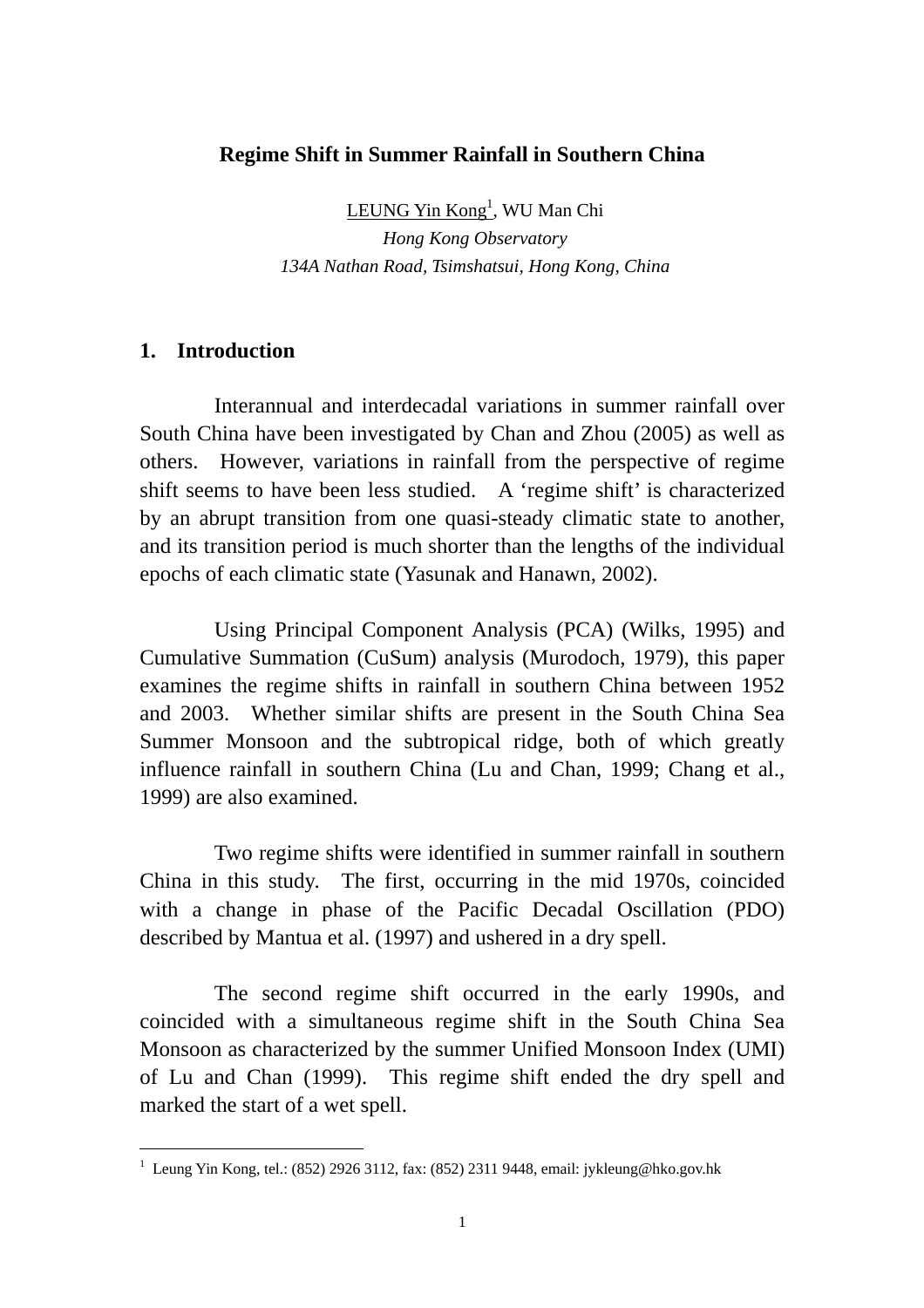The first regime shift and the dry phase were also found to coincide with a southward displacement of the latitudinal position of the subtropical ridge from its mean position. In contrast the second regime shift and the wet phase were found to coincide with a northward displacement of the subtropical ridge.

### **2. Data**

52 years of rainfall data between 1952 and 2003 from Hong Kong, Macau, and Guangzhou, Shantou, Shaoguan, Meixian, Heyuan, Yangjiang and Zhanjiang in Guangdong are used to represent the rainfall in southern China. These stations are shown in Figure 1. The rainfall data for Hong Kong and Macau are obtained from the Hong Kong Observatory and Macao Meteorological and Geophysical Bureau respectively. Rainfall data for the seven stations in Guangdong are sourced from the National Climate Centre (NCC) of China Meteorological Administration (CMA).

Lu and Chan's (1999) summer Unified Monsoon Index (UMI) for South China, defined as the JJA-averaged meridional wind at 1000 hPa averaged over the northern part of the South China Sea, 7.5°-20°N, 107.5°-120°E, is used to characterize the strength of the South China sea summer monsoon. UMI is computed from the United States National Centers for Environment Prediction-National Center for Atmospheric Research (NCEP-NCAR) re-analysis data (Kalnay et al., 1996).

The latitudinal position of the 500 hPa subtropical ridge can be represented by the subtropical high ridge-line index (SHI) which is available from NCC. SHI is defined as the mean latitude of the ridge-line of 5880 gpm contour in the region 110°-150°E and computed by averaging the values of latitude of the ridge-line at longitudes 110°E, 115°E, 120°E, 125°E, 130°E, 135°E, 140°E, 145°E and 150°E.

### **3. Methodology**

 PCA has the advantage of allowing the 52 years of rainfall observations at the nine stations to be reduced to a few major or principal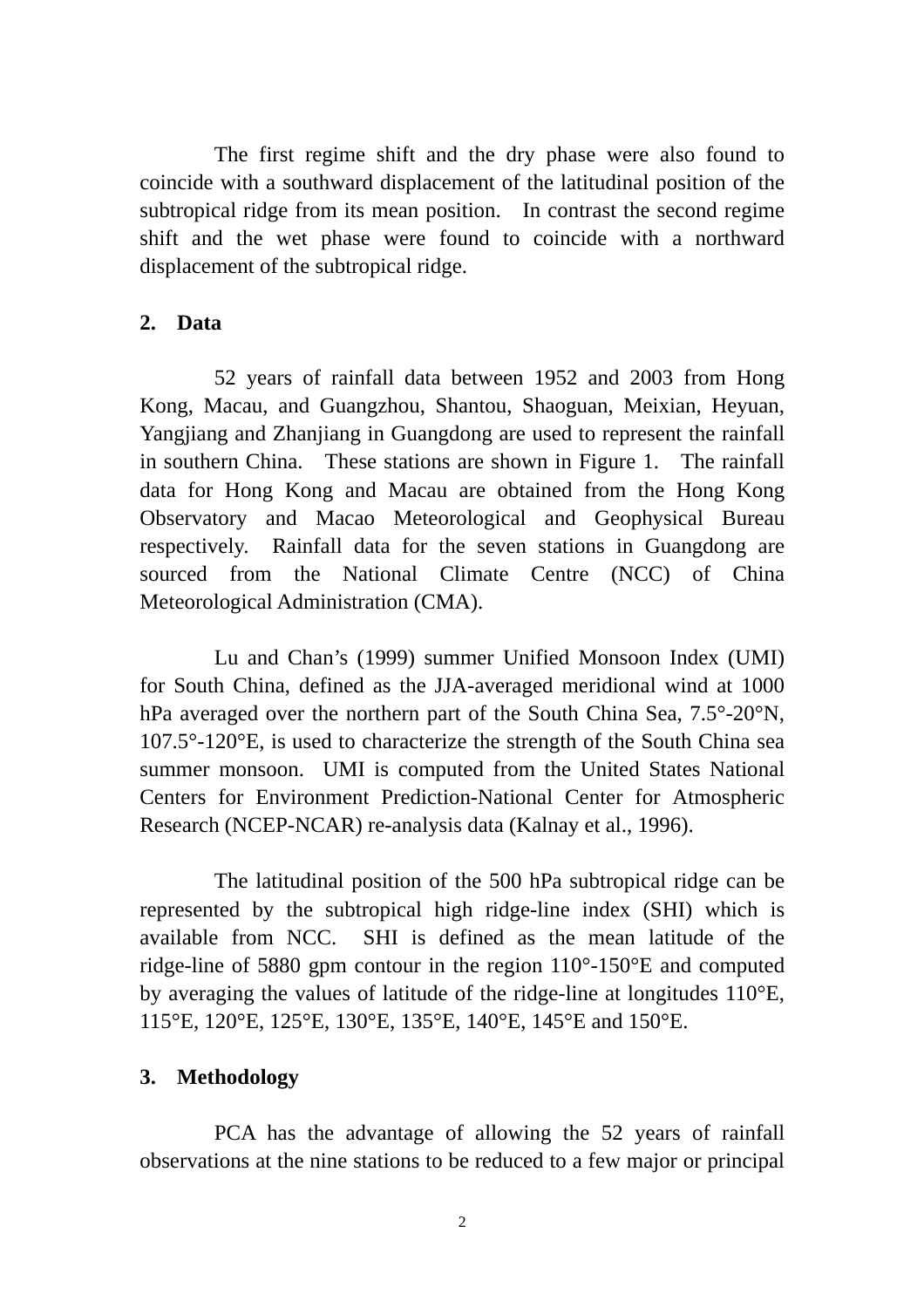components for analysis. When the data being subjected to PCA are observations over time at different stations, each principal component is represented by an eigenvector which reflects the regional variation in that component, and a time series which reflects the variation with time of that component. Details can be found, for example, in von Storch and Zwiers (1999), and Wilks (1995).

 Following Murodoch (1979), the cumulative summation (CuSum) technique is used to detect the presence of regime shifts. At any given point in time, the CuSum is defined as the accumulating sum of anomalies (from the overall mean) of all preceding values. Regime shifts are represented by persistent and significant changes in slopes in the CuSum.

## **4. Results**

 The results of PCA show that the first principal component (PC1) accounted for 53% of the total variance (Figure 2a). The amount of variance explained decreases rapidly with the second (14%) and third (8%) principal components. Thus, information in the southern China rainfall field is contained largely in the first principal component (PC1). The eigenvector and time series associated with this principal component is taken to be representative of rainfall over southern China as a whole.

The elements of the eigenvector of PC1 is shown in Figure 2b. They are all positive and with similar magnitudes. This suggests that the regional variation in summer rainfall in southern China as characterized by PC1 is small.

 Figure 3 shows the time series of PC1. Neither t-test nor the non-parametric Mann-Kendall test indicates any overall trends in this time series. However, changes in the mean state, i.e., regime shifts, does seem to have occurred around the mid-1970s, as well as around the early 1990s.

The presence of these regime shifts is confirmed by CuSum analysis (Figure 4). In this figure, there are apparently two significant changes in slope corresponding to the two major regime shifts. The first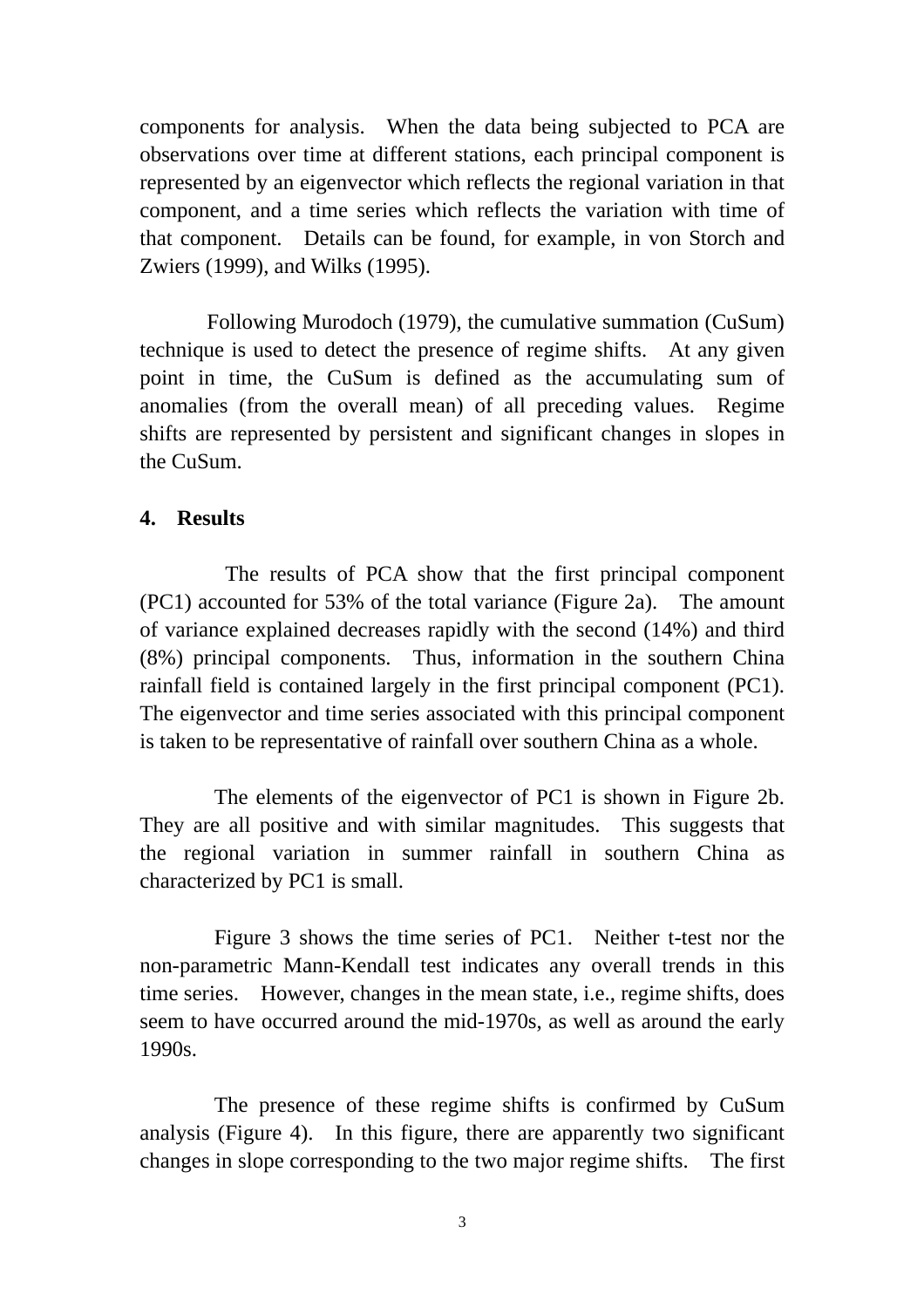was in 1976/77 and marked the start of a dry phase. The second was in 1992/93 which put an end to the dry phase and ushered in a wet phase.

The first regime shift was associated with a change in the phase in the PDO (Chan and Zhou, 2005). In the mid-1970s, the PDO switched from a negative phase (the waters in the central North Pacific are warm, and the waters along the west coast of North America are cool) to a positive phase (the waters in the central North Pacific are cool, and the waters along the west coast of North America are warm). It has far-reaching consequences for large marine eco-system in the North Pacific (Mantua et al., 1997; Hare and Mantua, 2000).

The second regime shift coincided with a similar regime shift in the South China Sea Summer Monsoon. This is shown in the CuSum for the UMI (Figure 5). Possible regime shifts in the East Asian Monsoon, of which the South China Sea Monsoon is an important sub-component, have not been examined because none of the indices commonly used to characterize its strength had a statistically significant correlation (at 5% level) with PC1. The correlations of PC1 with the East Asian Summer Monsoon Index (EASMI, Zhang et al., 2000), South China Tropical Monsoon Index (STMI, Zhao et al., 1999), Western North Pacific Monsoon Index (WNPMI, Wang et al., 2001), and Regional Monsoon Index (RM2, Lau et al., 2000) are -0.17, -0.17, 0.11 and 0.09 respectively. UMI was found to correlate significantly (0.42) with PC1.

Likewise, Figure 5 shows that the average latitudinal positions of the subtropical ridge following the first and second regime shifts are  $23.8^{\circ}$ N and  $24.9^{\circ}$ N respectively against the 1952-2003 normal of 24.6 $^{\circ}$ N. Thus, the dry phase is related to regime shift in the position of the subtropical ridge in the form of a southward displacement from its mean summer position, and the wet phase a northward displacement.

# **5. Conclusion**

Two major regime shifts in the summer rainfall in southern China have been identified during the period 1952 to 2003. The first regime shift ushered in dry spell between the mid-1970s and early 1990s after which the second regime shift set in, and a relatively wet spell started.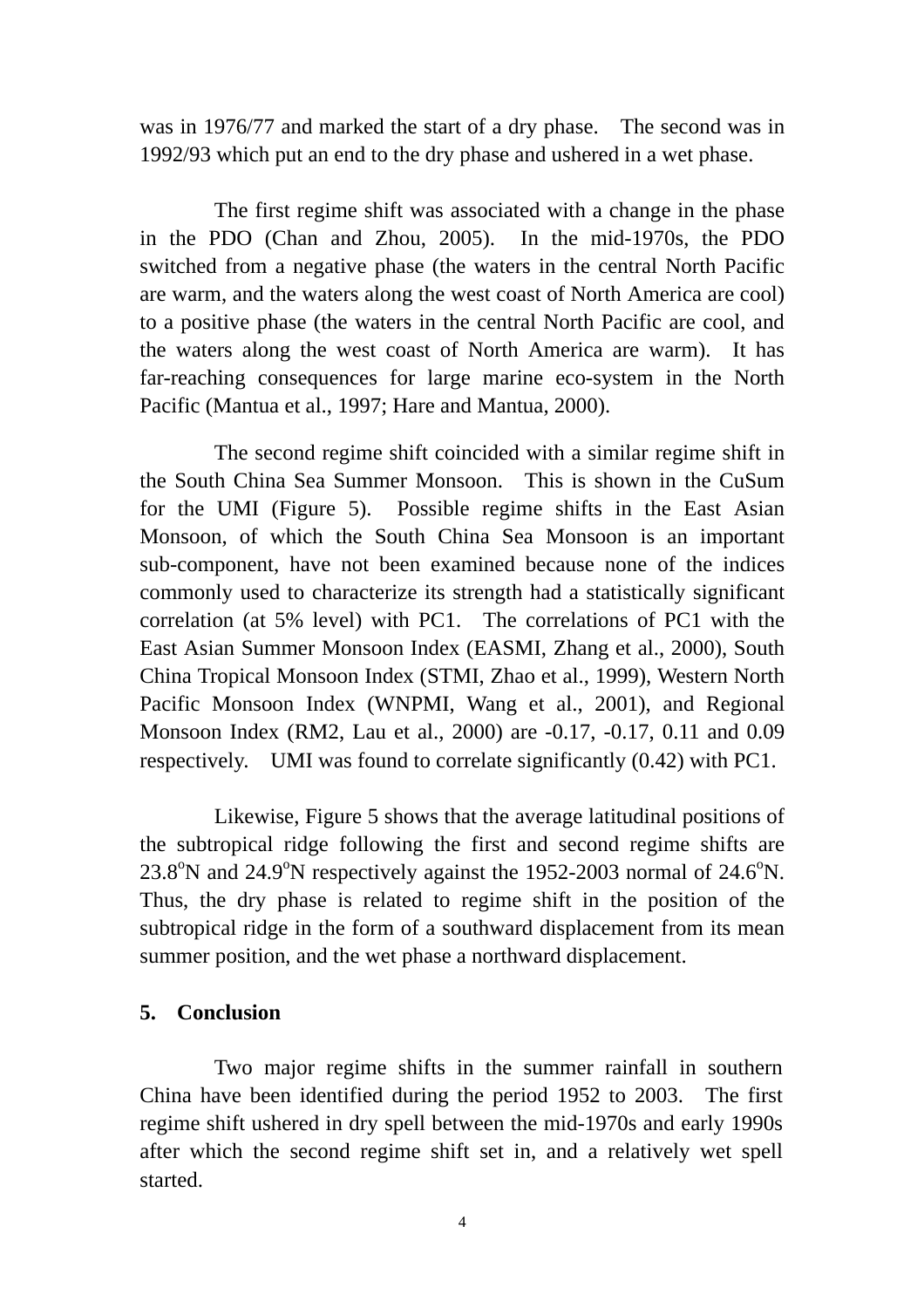Similar regime shifts after the mid-1970s are observed in the monsoon index as well as the position of the subtropical ridge indicating likely relationship among the three.

#### **References**

- Chan, J.C.L., and W. Zhou, 2005: PDO, ENSO and the early summer monsoon rainfall over south China. *Geophysical Research Letter*, **32**, L08810, doi:10.1029/2004GL022015.
- Chang, C.P., Yongsheng Zhang, and Tim Li, 1999: Interannual and Interdecadal Variations of the East Asian Summer Monsoon and Tropical pacific SSTs. Part I: Roles of the Subtropical Ridge. Journal of Climate, 13, 4310-4325.
- Hare, Steven R., and Nathan J. Mantua, 2000: Empirical evidence for North Pacific regime shifts in 1977 and 1989. *Progress in Oceanography*, **47**, 193-145.
- Kalnay, E., and Coauthors, 1996: The NCEP/NCAR 40-year reanalysis project. *Bulletin of American Meteorological Society*, **77**, 437-471.
- Lau, K.M., K.M. Kim, and S. Yang, 2000: Dynamical and boundary forcing characteristics of regional components of the Asian summer monsoon. *Journal of Climate*, **13**, 2461-2482.
- Lu, E., and C.L. Chan, 1999: A Unified Monsoon Index for South China. *Journal of Climate*, **12**, 2375-2385.
- Mantua, Nathan J., Steven R. Hare, Y. Zhang, J.M. Wallace, and R.C. Francis, 1997: A Pacific interdecadal climate oscillation with impacts on salmon production. *Bulletin of American Meteorological Society*, **78**, 1069-1079.
- Murodoch, J., 1979: Control charts. Macmillian Press Ltd., London, United Kingdom.
- Von Storch, Hans, and Francis W. Zwiers, 1999: *Statistical Analysis in Climate Research*. Cambridge University Press, 484 pp.
- Wang, B., R. Wu, and K.M. Lau, 2001: Interannual variability of the Asian summer monsoon: contrasts between the Indian and the western North Pacific – East Asian monsoons. *Journal of Climate*, **15**, 4073-4090.
- Wilks, Daniel S., 1995: *Statistical Methods in the Atmospheric Sciences,*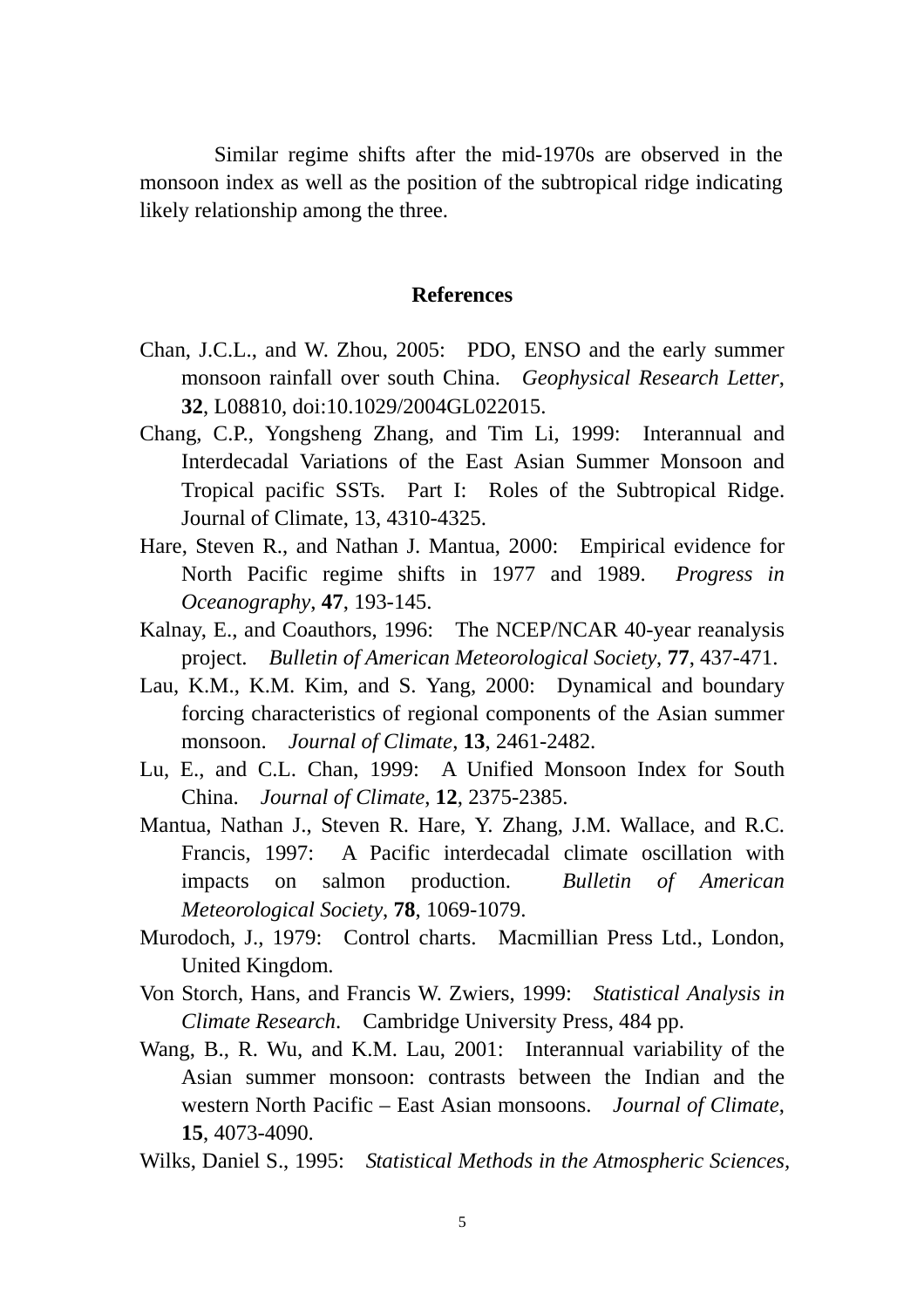*An Introduction*. Academic Press, 467pp.

- Yasunaka Sayaka, and Kimio Hanawa, 2002: Regime shifts found in the Northern Hemisphere SST field. *Journal of the Meteorological Society of Japan*, Vol.**80**, No**.**1, 119-135.
- Zhang, Q., L. Chen, S. Tao, and Y. Qiao, 2000: Definition and prediction of the East Asian monsoon, and the Asian atmospheric circulation. In *On the research of Short-Range Climate Prediction System in China*, Part 4: Formulation of Short-Range Climate Monitoring; Prediction; Operational Services System. Meteorological Press, 169-184 (In Chinese).
- Zhao, H., X. Zhang, and Y. Ding, 1999: Zhongguo Xiaji Hanlao Ji Huan Jing Chang. Meteorological Press, 297 pp (In Chinese).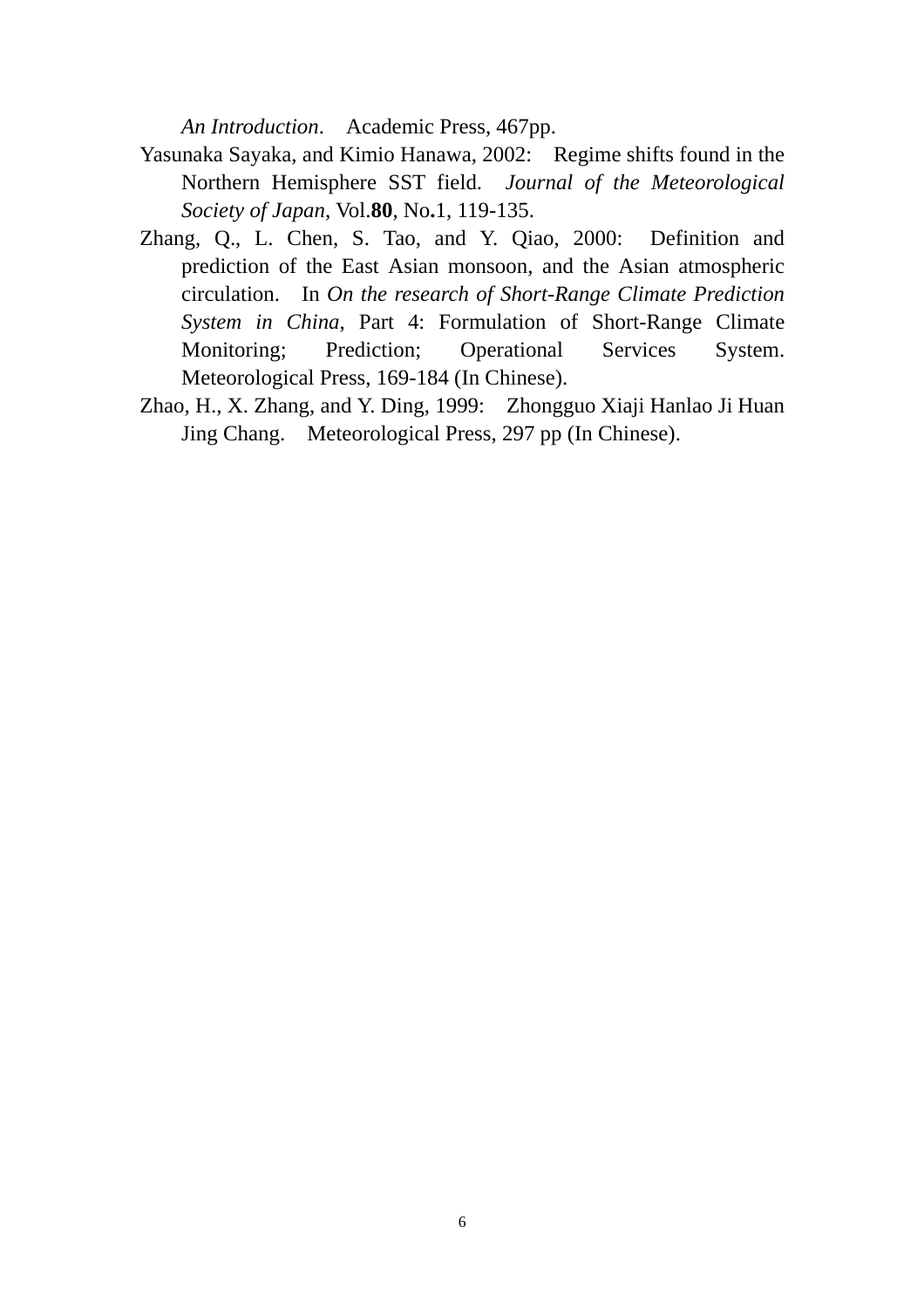

Figure 1. Locations of the nine rainfall stations in southern China used in this study.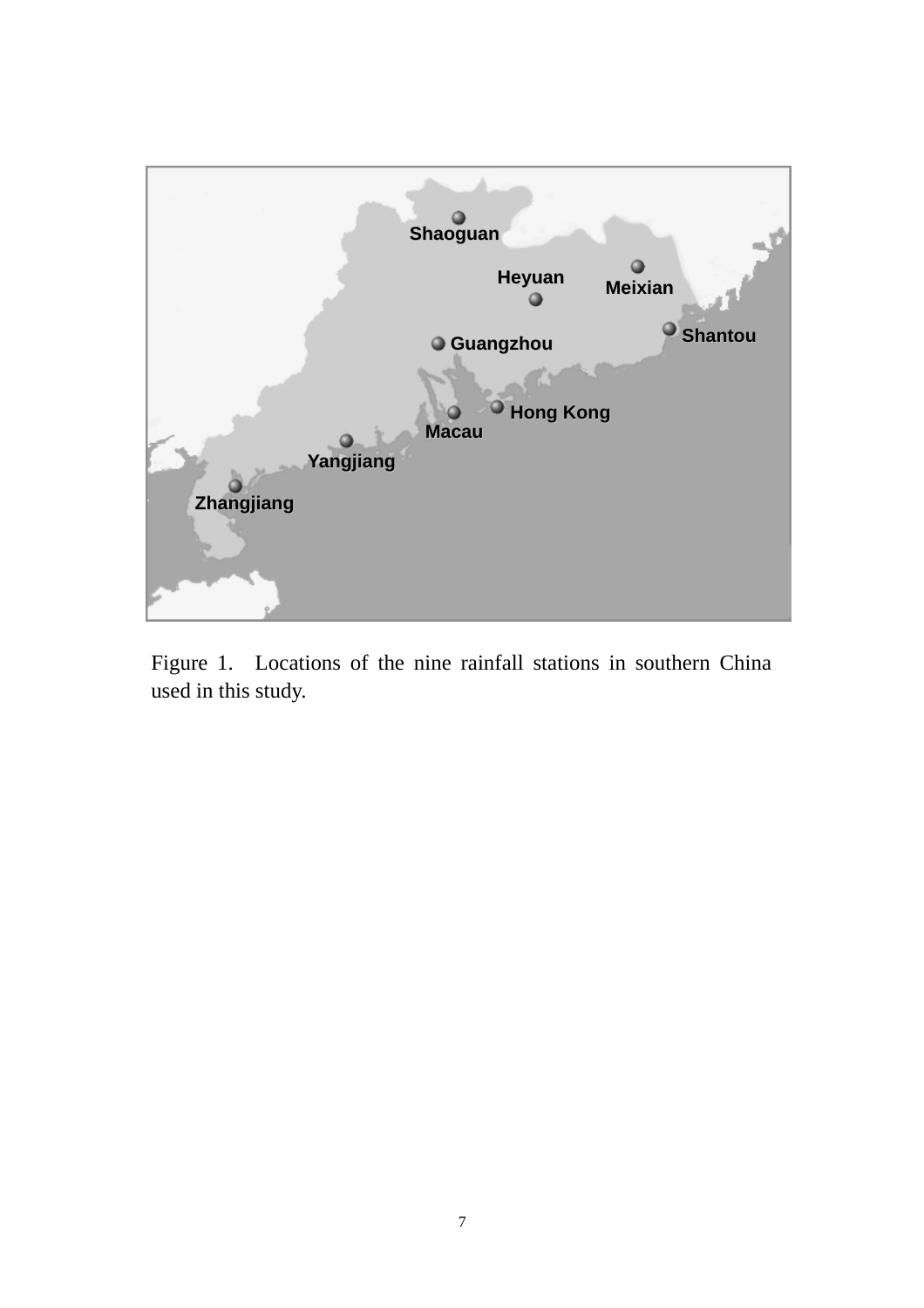

Figure 2. (a) Variances explained by each PC mode in PCA analysis. (b) Spatial loading of PC1 for the nine rainfall stations in Guangdong.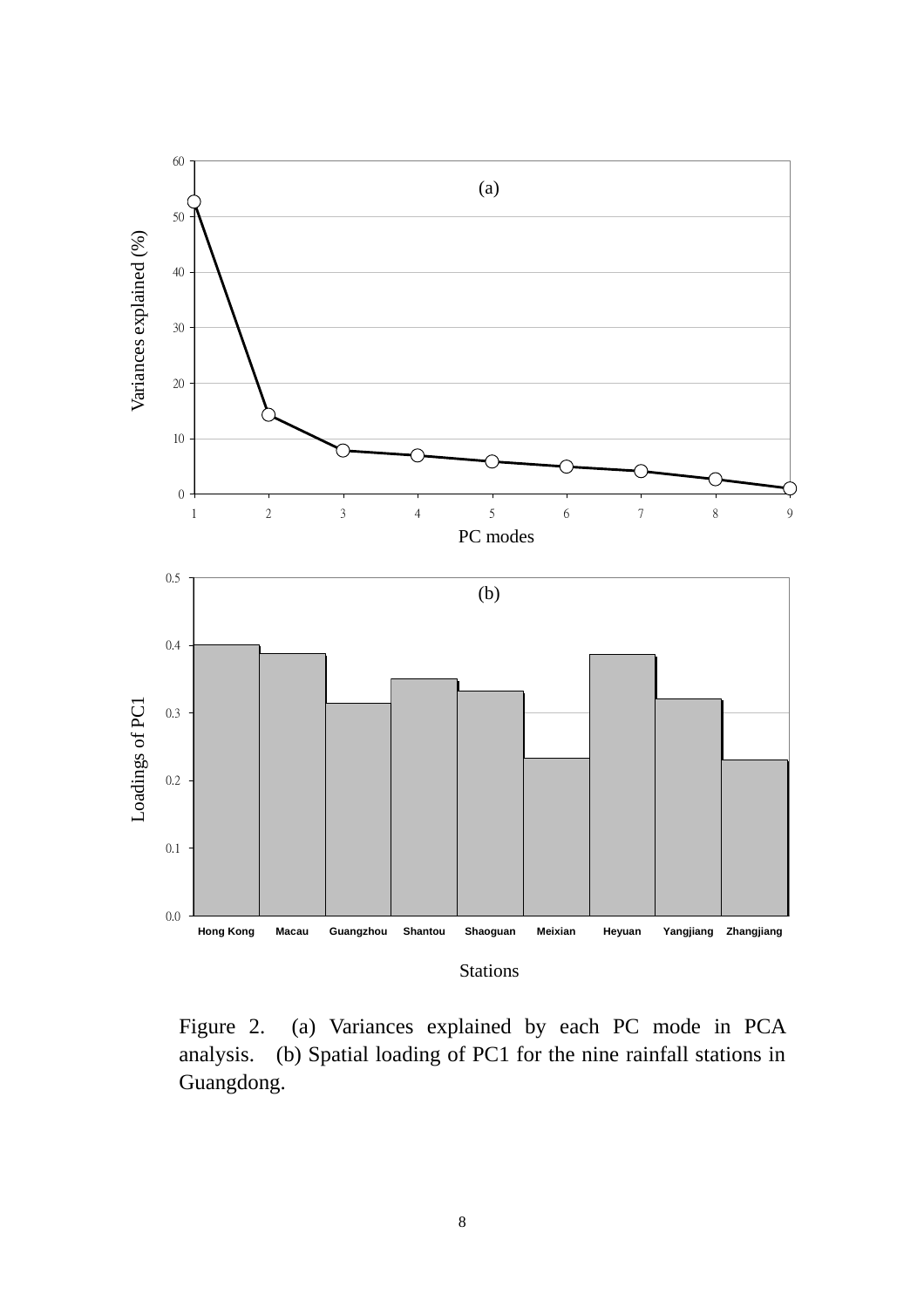

Figure 3. Histogram showing the temporal variation of PC1. The solid black line shows the mean states between 1952 and the mid-1970s, mid-1970s to early 1990s, and early 1990s to 2003.



Figure 4. CuSum plot (black line) of PC1 superimpose on the historgram. Apparent change in slopes are noted by 1976/77 and 1992/93, which correspond to the year of regime shift.